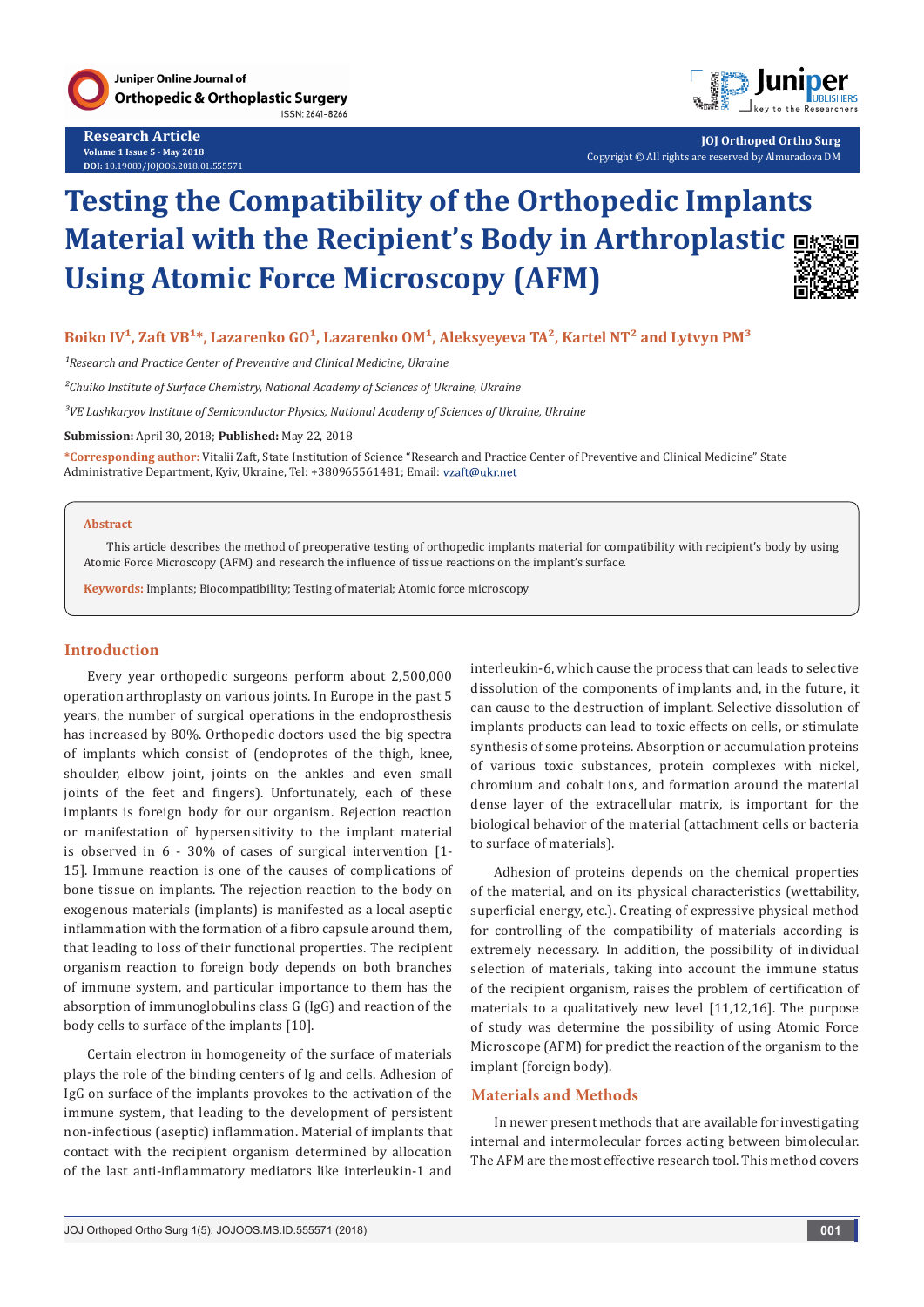a range of entropy forces in Femto-Newtons (1015 Newtons) for determine the force required to break covalent bonds in several nano-Newtons (10-9 Newtons). The Atomic Force Microscope (AFM), allows you to determine the strength of the interaction Antigen - Antibody and structure of individual macromolecules, such as DNA (intra-molecular forces) [16,17]. A wide range of controlled interactions creates real prerequisites for successful solving of a number of applied problems with the help of nanobiosensory technologies implemented on the hardware software basis of AFM. In recent years, have been made convincing attempts to use AFM for the diagnosis of cancer that based on the testing of the specific adhesion of IgG to malignant cells and their contact elasticity.

The AFM study of bioadhesive separation force was carried out on a scanning probe microscope Dimension 3000 NanoScopeIIIa (Veecocorp.) Both in air (at a temperature of 22oС and a relative humidity of 30%) and in a liquid medium (0.9% solution of sodium chloride). The velocity of the vertical movement of the probe selected in the range from 20 to 20,000 nm/sec. For measurements, used contact probes from SiNN-DNP-20 (VeecoInc.) with V-shaped cantilever. The average radius of the edge of the probe 30 nm, the cantilever's rigidity 0.06 N / m. The control of the form of the tip performed before and after measurements using the "blind reconstruction" method using the test grid TGT-1 (NT-MDT). Clarification of the value of the

cantilever hardness was carried out by analyzing the spectrum of its temperature noise.

The scheme of measurements is presented in Figure 1. At the initial moment, the probe modified by the antibody (AT) is far from the surface of the sample (point 1) and the interaction surface of the surface-AT is zero. Next, the AFM system of vertical movement of the probe leads the probe to the surface, controlling the distance to the accuracy of the angstrom (10-10 m). At a certain minimum distance between the probe and the surface, the "capture" of the modified probe is carried out by the surface under the action of the attraction forces (point 2). With further approximation of the probe and the surface begins to act repulsive forces that prevent the penetration of the probe into the surface. After reaching the maximum value of the repulsion force given by the operator based on the conditions of the experiment (point 3) begins the inverse vertical movement of the probe. At the same time, the surplus of all the forces holding the modified probe near the surface is balanced by the force of elastic deformation of the probe console at the point 4, in which there is a separation from the surface. Thus, the maximum value of the force of the bioadgezial interaction corresponds to the magnitude of the detachment force of the probe from the surface (point 4), which is equal to the strength of the elastic deformation of the probe console, measured by the detection system of the AFM, by the value of its deflection d (Figure 1).





**How to cite this article:** Boiko IV, Zaft VB, Lazarenko GO, Lazarenko OM, Aleksyeyeva TA, Kartel NT. et al. Testing the Compatibility of the Orthopedic Implants Material with the Recipient's Body in Arthroplastic Using Atomic Force Microscopy (AFM). JOJ Orthoped Ortho Surg. 2018; 1(5): 555571. DOI: [10.19080/JOJOOS.2018.01.555571](http://dx.doi.org/10.19080/JOJOOS.2018.01.555571
)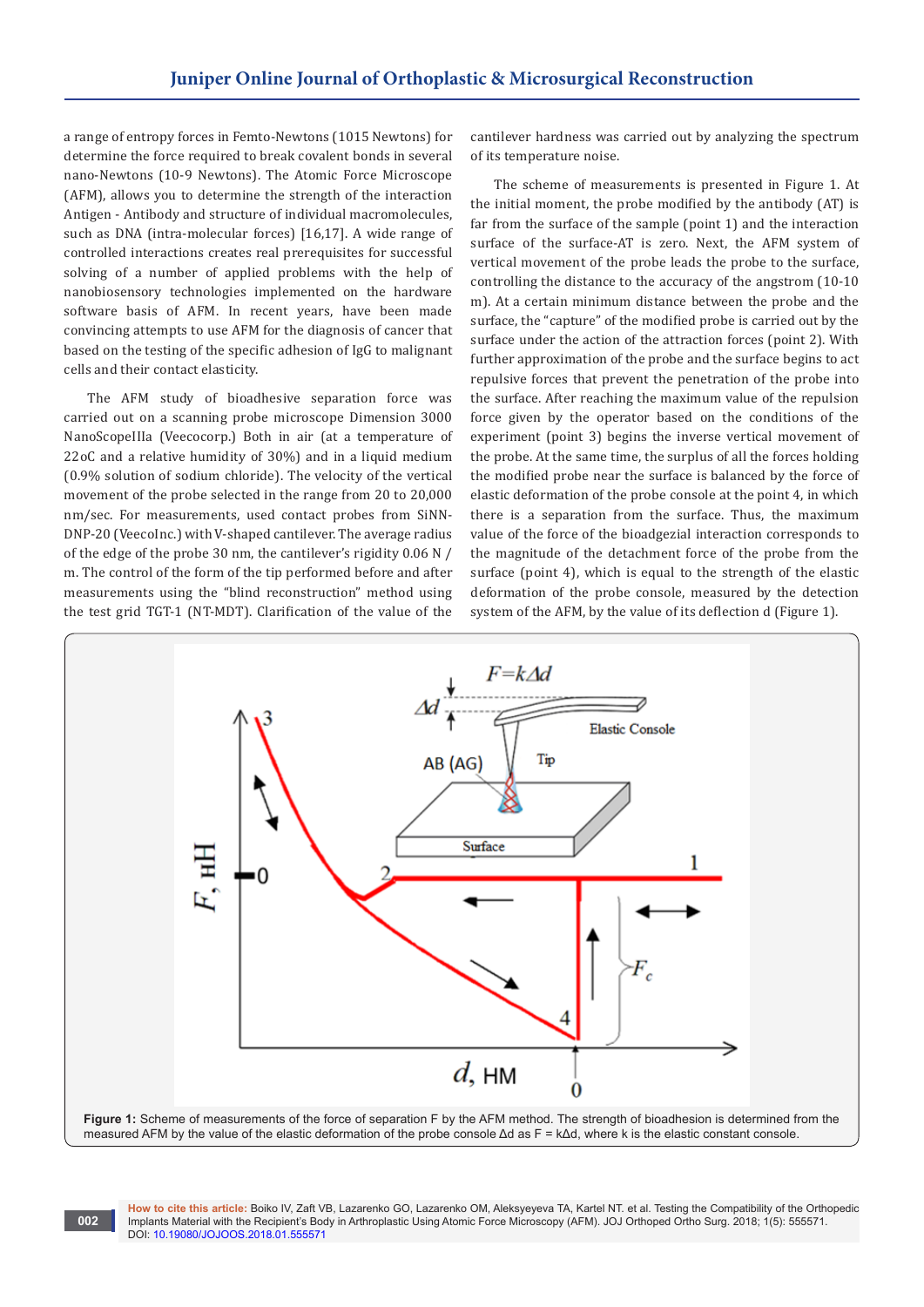For modified of the surfaces of probe were applied antibodies. As antibodies used total IgG, which were isolated from the serum of the patient's blood. AB was applied to the ACM with a solution at a concentration of 0.1 μg / ml. (0.9% NaCl solution). The measurements were carried out both in air and in water, in order to check the difference between the data obtained, whether they are essential for the evaluation of the bioadhesion forces. During measurements in the atmosphere on the surface of the sample due to the presence of capillary forces, a so-called capillary bridge is formed, which makes a significant contribution to the amount of adhesive forces. Thus, the value of separation strength when measured in the air is greater than during measurements in water. However, as it has been established, qualitative correlations between the values of the separation forces for different samples are retained. In clinical trials included patients, with joint diseases, that in future will

have arthroplasty according to treatment protocols.

In the perioperative period, sampling of 5 ml of patient's venous blood is performed in vacuum container, from which was prepared serum, according to the standard method, was isolated total IgG [18]. After purification and dilution, an appropriate concentration of IgG, 2 μg/ml, is applied to the AFM probe. The probes with the applied IgG patient were tested for the compatibility of the implant material with the patient's body. The value of the confinement of probe with IgG of recipient to the surface of the implant was considered to evaluate the compatibility of the material with the patient's body. The higher value of the strength retention, more likely development of the reaction of implant rejection by the organism. The basis for the hip implant was the titanium alloy Ti6Al4V, the characteristics of which are given in Table 1.

**Table 1:** The physical characteristics of the alloy hip implant bases.

| <b>Material</b> | Method of processing | <b>Young modulus</b> | Compressive strength | <b>Tensile strength</b> |
|-----------------|----------------------|----------------------|----------------------|-------------------------|
| Ti6Al4V         | Cold                 | 100-110              | 830-1070             | 9200-1140               |

#### **Results**

For the period 2015-2016, in the clinic of the State Institution of Science "Research and Practice Center of Preventive and Clinical Medicine" State Administrative Department, was performed a test of the compatibility of the material of orthopedic implants in endoprosthetics of large joints with the recipient organism with the help of AFM in 11 patients [13,18]. Patients underwent surgical intervention (arthroplasty of the hip and knee joints). In Table 2 show the strength of the IgG surface of the prosthetic element. The force of confinement clean

probe with the surface of the implant ranged from 5-8 nN. Thus, according to the AFM, one can confidently say that in all cases the recipient develops a local aseptic inflammation at the site of the implant. Reliability of the obtained values  $p \le 0.005$ . Listed in Table 3 data suggest that in the course of time, the patient only increases the CRP and the number of segmental neutrophils. And the results of testing with AFM remain at 49-56 nN, which testify to the constant reaction of the organism to the implant. So the stress of immune system of this patient is constantly maintained by the presence of the implant, and the specificity of IgG to the prosthesis remains very high.

Table 2: Significance of the level of C-reactive protein (CRP), clinical parameters of the blood formula, IgG concentration in the serum and data of force of confinement of the surface of the titanium sample of the IgG patient, F.

| <b>No</b>      | <b>CRP</b><br>$(0-5 \text{ mg/l})$ | $S/n$ %<br>$(47-72%)$ | Lym $%$<br>$(19-37%)$ | $Mon.$ %<br>$(3-10\%)$ | IgG, g/I<br>$(5,5-18,5 g/l)$ | AFM F, nN<br>$(5-8 nN)$ |
|----------------|------------------------------------|-----------------------|-----------------------|------------------------|------------------------------|-------------------------|
| $\mathbf{1}$   | 39,1                               | 42,0                  | 43,0                  | $\overline{7}$         | 8,8                          | 51,8                    |
| $\overline{c}$ | 34,5                               | 68,0                  | 23,0                  | 5                      | 6,4                          | 48,7                    |
| 3              | 9,3                                | 69,0                  | 22,5                  | 5                      | 6,7                          | 49,6                    |
| $\overline{4}$ | 5                                  | 58,0                  | 31,2                  | $\overline{4}$         | 7,1                          | 50,1                    |
| 5              | 4,5                                | 46,0                  | 30,0                  | 6                      | 5,1                          | 34,1                    |
| 6              | 3,1                                | 66,0                  | 31,7                  | $\overline{4}$         | 11,2                         | 56,3                    |
| $\overline{7}$ | 43,8                               | 66,0                  | 18,5                  | 3                      | 8,6                          | 52,0                    |
| 8              | 5.5                                | 67,0                  | 41,2                  | 5                      | 5,3                          | 38.1                    |
| 9              | 2.1                                | 50,0                  | 28,2                  | $\overline{4}$         | 5,1                          | 29.8                    |
| 10             | 4,4                                | 48,0                  | 29,3                  | $\mathbf{1}$           | 6,2                          | 33.0                    |
| 11             | 25.5                               | 61,0                  | 30,7                  | 3                      | 7,1                          | 32.7                    |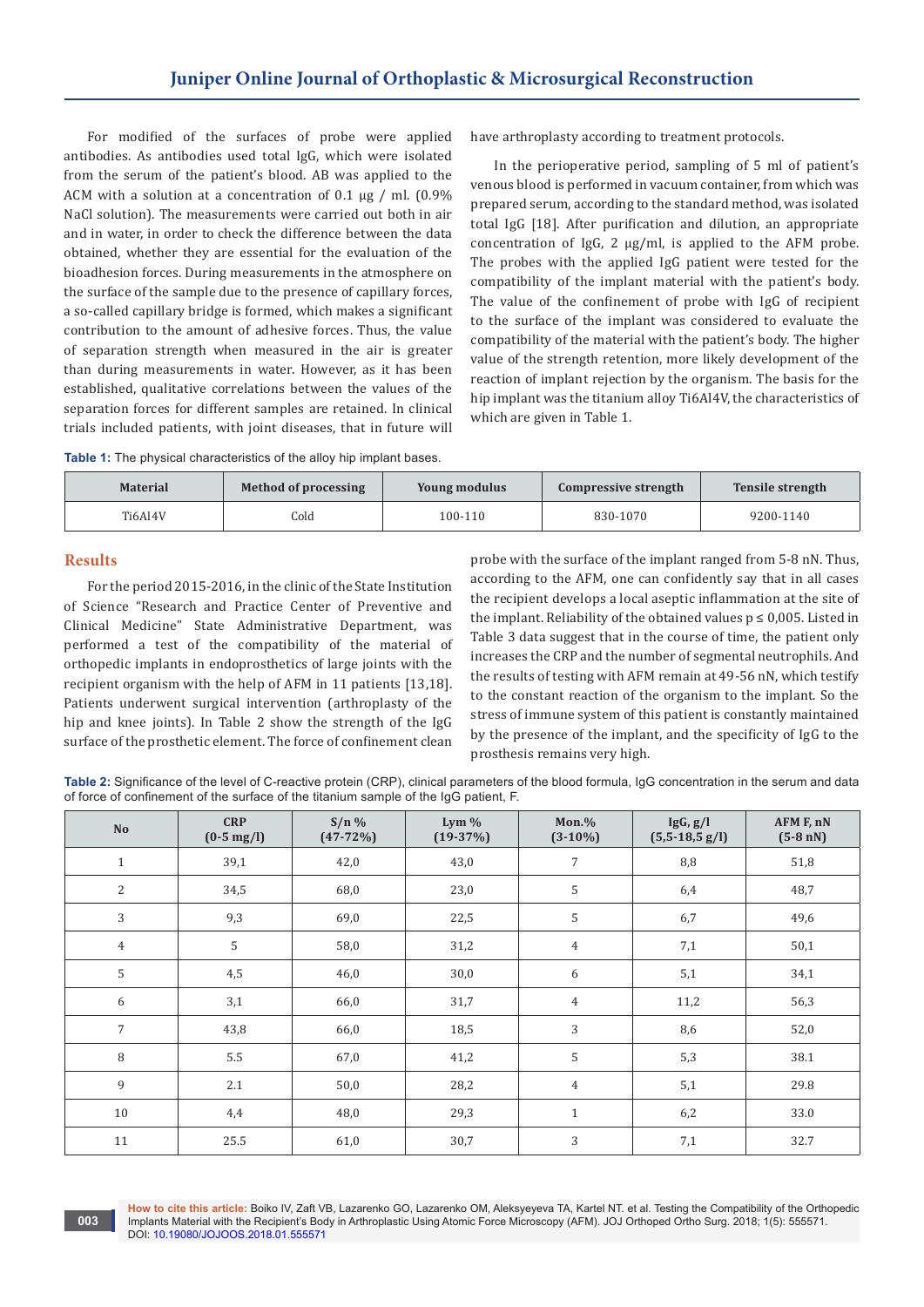|                            | <b>CRP</b><br>$(0-5 \text{ mg/l})$ | $S/n\%$<br>$(47-72%)$ | Lym $%$<br>$(19-37%)$ | $Mon.$ %<br>$(3-10\%)$ | IgG, g/I<br>$(5,5-18,5 \text{ g/l})$ | AFM F, nN<br>$(5-8 \text{ nN})$ |
|----------------------------|------------------------------------|-----------------------|-----------------------|------------------------|--------------------------------------|---------------------------------|
| Before operation           | 3,1                                | 66,0                  | 31,2                  | 4                      | 7,8                                  | 56,3                            |
| 14 days after<br>operation | 5                                  | 58,1                  | 30,4                  | 4                      | 7,9                                  | 50,1                            |
| 1 month after<br>operation | 34,5                               | 68,2                  | 23,2                  | 5                      | 11,2                                 | 48,7                            |
| 4 month after<br>operation | 39,1                               | 68,0                  | 43,1                  | 7                      | 14,3                                 | 51,8                            |

**Table 3:** The value of CRP, clinical parameters of the blood formula, serum IgG concentrations, and F data of force of confinement of the surface of the titanium sample of IgG patient No. 6.

## **Discussion**

The variety of the reaction of the receptor's tissues to the foreign body that is introduced into the body depends on its immune status and the primary reaction of the cells of the body to the surface of the implants is of particular importance [14]. The development of modern high-tech branches of medicine, including orthopedics, traumatology and dentistry, places high demands on the quality of implantable materials. The main of them - medical and biological, based on the absence of toxic, carcinogenic and corrosive properties in the material. Biomaterials should be biocompatible and have the technological qualities that allow, in the case of a certain treatment, to obtain the necessary structure that is characterized by frictional stability and low thermal conductivity [15,19]. At the same time, implant materials should perform not only substitution function, but gradually integrate into the surrounding bone, promote the formation and remodeling of bone tissue.

Scientific evidence suggests that activation of developments in the creation of new and improved known biomaterials for medicine [10,11,17]. It should be noted that even a minor modification of the biomaterial (elemental composition, phase state, topography and surface structure, etc.) can significantly alter its properties. Therefore, the medical-biological research of artificial biomaterials remains relevant and significant [15,17]. An approach developed to solve the problem of individual prediction of the degree of compatibility of implant materials with the recipient organism on the basis of nanobiosensors controlled by the AFM hardware and software system is appropriate and relevant. Today, the development of optimal conditions for nanobiosensory testing of implants with AFM and the study of the effects of reactions of tissues of the recipient on the surface of implants will significantly increase the effectiveness of surgical treatment of diseases of the locomotor system by selecting / selecting optimally compatible implants with the recipient organism [8,9,17,20].

## **Conclusions**

Development of optimal conditions for testing the implant with the body of the recipient using Atomic Force Microscopy (AFM) will significantly increase the effectiveness of surgical treatment of orthopedic disorders.

The method of testing the compatibility of the implant material with the recipient's body using AFM can allow:

a. At the preoperative stage, determine the possibility of occurrence of processes of rejection of the implant.

b. Provide compatibility with body implants and choose the most appropriate and / or to provide drugs to prevent rejection.

c. Data received through research, allow the doctor to choose the necessary tactics of patients in the postoperative period.

### **References**

- 1. [Hallab NJ, Merritt K, Jacobs JJ \(2001\) Metal sensitivity in patients with](https://www.ncbi.nlm.nih.gov/pubmed/11263649)  [orthopedic implants. J Bone Joint Surg Am 83-A\(3\): 428-436.](https://www.ncbi.nlm.nih.gov/pubmed/11263649)
- 2. [Jacobs JJ, Roebuck KA, Archibeck M, Hallab NJ, Glant TT \(2001\)](https://www.ncbi.nlm.nih.gov/pubmed/11764373)  [Osteolysis: basic science. Clin Orthop Relat Res 393: 71-77.](https://www.ncbi.nlm.nih.gov/pubmed/11764373)
- 3. [Major MR, Wong VW, Nelson ER, Longaker MT, Gurtner GC \(2015\) The](https://www.ncbi.nlm.nih.gov/pubmed/25919260)  [foreign body response: At the interface of surgery and bioengineering.](https://www.ncbi.nlm.nih.gov/pubmed/25919260)  [Plast Reconstr Surg 135\(5\): 1489-1498.](https://www.ncbi.nlm.nih.gov/pubmed/25919260)
- 4. [Thyssen JP, Jakobsen SS, Engkilde K, Johansen JD, Soballe K, et al.](https://www.ncbi.nlm.nih.gov/pmc/articles/PMC2823320/)  [\(2009\) The association between metal allergy, total hip arthroplasty,](https://www.ncbi.nlm.nih.gov/pmc/articles/PMC2823320/)  [and revision. Acta Orthop 80\(6\): 646-652.](https://www.ncbi.nlm.nih.gov/pmc/articles/PMC2823320/)
- 5. [Willert HG, Buchorn GH, Fayyazi A, Flury R, Windler M, et al. \(2005\)](https://www.ncbi.nlm.nih.gov/pubmed/15637030)  [Metal-on-metal bearings and hypersensitivity in patients with artificial](https://www.ncbi.nlm.nih.gov/pubmed/15637030)  [hip joints. A clinical and histomorphological study. J Bone Joint Surg](https://www.ncbi.nlm.nih.gov/pubmed/15637030)  [Am 87\(1\): 28-36.](https://www.ncbi.nlm.nih.gov/pubmed/15637030)
- 6. Zeng Y, Feng W (2013) Metal allergy in patients with total hip replacement: a review. J Int Med Res.
- 7. [Anderson JM, Rodriguez A, Chang DT \(2008\) Foreign body reaction to](https://www.ncbi.nlm.nih.gov/pmc/articles/PMC2327202/)  [biomaterials. Seminars in Immunology 20\(2\): 86-100.](https://www.ncbi.nlm.nih.gov/pmc/articles/PMC2327202/)
- 8. Buddy Ratner, [Allan Hoffman, Frederick Schoen,](https://www.elsevier.com/books/biomaterials-science/ratner/978-0-08-047036-8) Jack Lemons (2004) [Biomaterials Science: An Introduction to Materials in Medicine 2nd](https://www.elsevier.com/books/biomaterials-science/ratner/978-0-08-047036-8)  [Edition Elsevier Academic Press.](https://www.elsevier.com/books/biomaterials-science/ratner/978-0-08-047036-8)
- 9. [Patel NR, Gohil PP \(2012\) A review on biomaterials: scope, applications](https://pdfs.semanticscholar.org/b0eb/d5063f7fb368cad35096b89bf6bba9209107.pdf)  [& human anatomy significance. International Journal of Emerging](https://pdfs.semanticscholar.org/b0eb/d5063f7fb368cad35096b89bf6bba9209107.pdf)  [Technology and Advanced Engineering 2\(4\): 91-101.](https://pdfs.semanticscholar.org/b0eb/d5063f7fb368cad35096b89bf6bba9209107.pdf)
- 10. NA Korzh, SV Malyshkina, LA Kladchenko, IB Timchenko (2005) Implantatsionnye materialy i osteogenez. Rol' biologicheskoy fiksatsii i osteointegratsii v rekonstruktsii kosti. Ortoped travmatol 4: 118-127.
- 11. Malishkіna SV (2006) Bіosumіsnіst' ta tsitotoksichnіst' kompozitu na osnovі polіlaktitu p. 47-50.
- 12. TA Alekseeva, IS Ermolenko, NI Lebovka, PM Litvin, SP Oshkaderov, et al. (2009) Issledovanie bioadgezivnykh vzaimodeystviy na zolote,